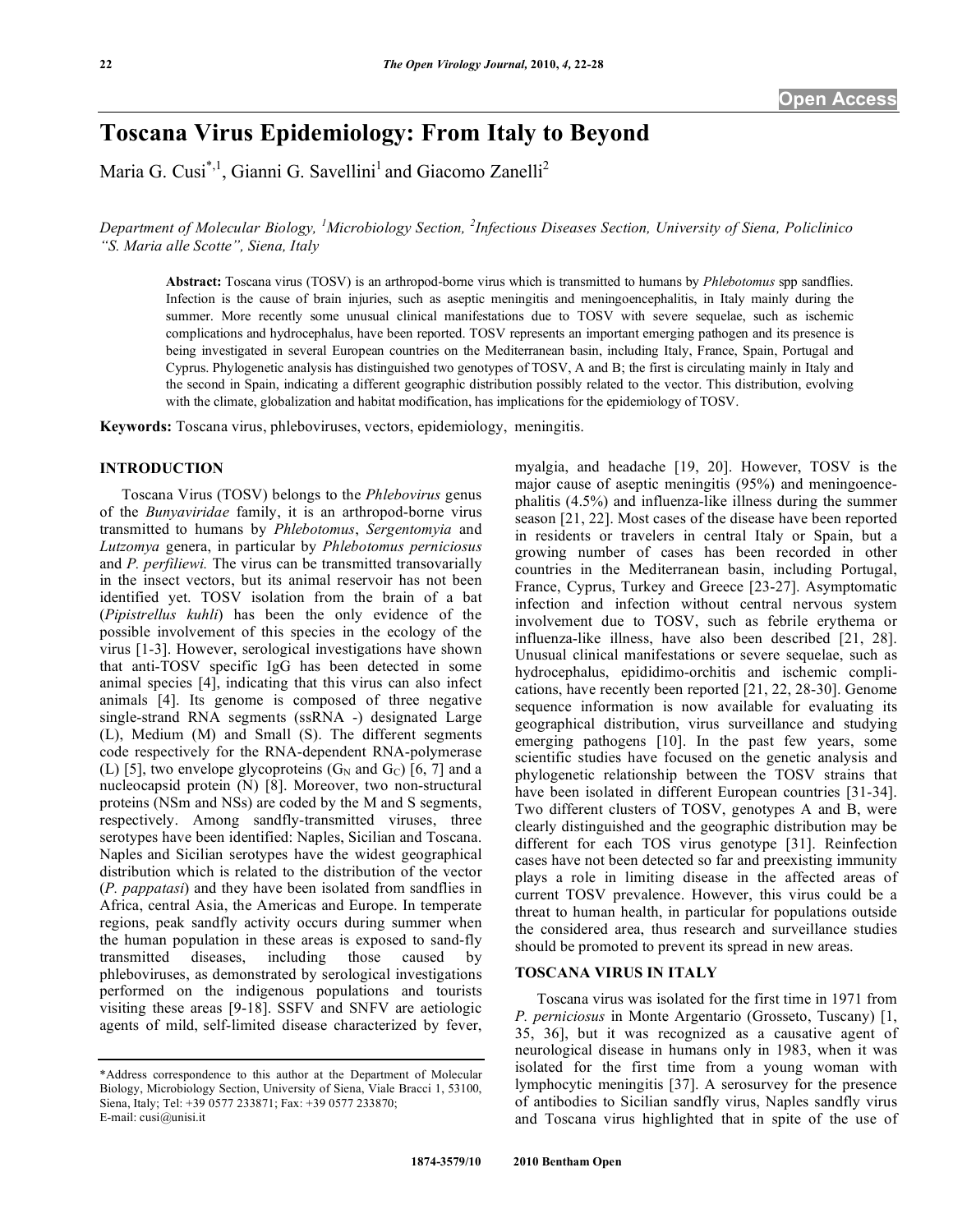insecticide-spraying malaria eradication campaigns in Italy after 1940, Toscana virus was still observed annually in central Italy during summer, causing meningitis or meningoencephalitis [19, 20, 38, 39]. The rate of TOSVassociated meningitis during summer in Italy was demonstrated by an epidemiological study conducted on hospitalized patients residing in Tuscany during the 1995- 1998 period. About eighty percent of cases of aseptic meningitis were due to TOSV infection [38]. The incisive role of TOSV as an etiologic agent of neurological diseases in central Italy was clearly underlined by Pauri P*.* in a study conducted from 1999 through 2003 (personal communication). Further serological analyses were conducted on a high-risk population occupationally exposed to viral infection in two regions of Italy: Tuscany and Piedmont. The results indicated a TOSV seroprevalence of 77.2% in forestry workers, particularly in Tuscany, compared to 22.7% of seropositivity in the urban population (Table **1**). This finding is strictly correlated with the favorable habitat for the arthropod vectors in the regions where the specific vector lives [40]. Moreover, this serological analysis underlined the presence of asymptomatic infections of TOSV in exposed people. Another serological investigation

**Table 1. Prevalence of TOSV Antibodies in Occupationally Exposed and Citizens of Two Italian Regions [40]** 

| Population       | No. (%) Tested for TOSV Antibodies |                 |       |
|------------------|------------------------------------|-----------------|-------|
|                  | <b>Positive</b>                    | <b>Negative</b> | Total |
| Tuscany          |                                    |                 |       |
| Forestry workers | 278 (77.2)                         | 82 (22.8)       | 360   |
| Control          | 66(22.7)                           | 224(77.3)       | 290   |
| Piedmont         |                                    |                 |       |
| Forestry workers | $3^a(6)$                           | 47 (94)         | 50    |
| Control          | 1(2.5)                             | 39 (97.5)       | 40    |

<sup>a</sup>Two sera with borderline value.

carried out on asymptomatic household contacts of central nervous system infection patients showed anti-TOS IgG seropositivity in 22% and IgG/IgM seropositivity in 6% of the subjects [20, 41]. These data confirm that TOSV infection can occur in humans with mild or even no symptoms. A more recent and wider study carried out in the Siena area during the years of 1993-2008 showed that a high rate of meningitis in the summer is due to TOSV infection (399 cases), with a peak in 2005 and 2006 (Fig. **1A**) [42]. A significant decrease in cases was recorded in 2007-2008. A retrospective analysis of the climate in this area, during the summer of 2006, revealed that the temperature was  $3\n-5$  °C higher than 2007, with more days at extremely higher temperatures compared to the seasonal mean values. The incidence of TOSV aseptic meningitis in central Italy was higher in July, August and September (Fig. **1B**). Some sporadic TOSV activity was noted during the remaining span of time. Other reports of TOSV infections have been described in northern Italy (Emilia Romagna, Piedmont) [28, 40, 43] and in other regions, including the Marches, Umbria, Lazio, Campania and Sardinia [44-46]. In this context, two

cases of meningoencephalitis with severe sequelae, such as hydrocephalus caused by TOSV, were observed in Umbria [29]. A recent retrospective study on the antibody prevalence rates of Toscana virus (TOSV) among children and adults was performed in a population (n=2737) living in Tuscany during 1999-2006 [47]. The seroprevalence rate was 19.8% in adults and 5.8% in children, showing an age-dependent increase in TOSV specific immunity. Moreover, correlating seroprevalence to the clinical profile, the study indicated that asymptomatic TOSV infection is more frequent in young people (91%) than in adults (31.4%), in whom a higher incidence of severe signs of neurological disorders correlated to TOSV infection are present (Fig. **2**). It is still unclear why this occurs.

## **TOSCANA VIRUS IN THE IBERIAN PENINSULA**

 Several clinical manifestations of TOSV infection have also been reported in Spain and Portugal. In Portugal, a retrospective study performed on cerebrospinal fluid samples from patients with a diagnosis of meningitis collected between May and September from 2002 through 2005 revealed the presence of TOSV in 5.6% patients, as a causative agent of neurological disease in Portuguese inhabitants [24]. A large epidemiological study conducted in the province of Granada by a Spanish group [25] established TOSV as one of the most important etiological agents of CNS diseases. The seropoprevalence rate for TOSV was 24.9%, as also observed in Italy [48], while other seroprevalence studies carried out in northern Europe [49] report a lower rate, confirming that TOSV is endemic in the Mediterranean area. The high seroprevalence rates suggest that diagnosis is frequently missed since most cases are mild and a severe pathology appears in only a few subjects. A possible explanation could be that the TOSV circulating in this region is less neurovirulent than the Italian one, but this has been refuted by some case reports describing serious clinical manifestations in TOSV infected patients. Two unusual severe neurological sequelae were reported, and in both cases TOSV diagnosis was carried out by RT-PCR and serological methods. Immunoglobulins M were detected at a very late stage of infection, while a borderline level of IgG was found several months after admission. Both patients reported ischemic complications and the outcome of the infection was probably influenced by their compromised immune systems [22]. A case of deafness after TOSV meningitis has also recently been described [30]. In any case, the seasonal distribution, between June and October with a peak of incidence in August (53%), the age dependency of TOSV infection and the predominance of disease in rural area residents (11.64%) are similar to those recorded in Italy [50, 51]. In 2003, the Spanish Ministry of Health sponsored "EVITAR" (Enfermedades Viricas Health sponsored "EVITAR" (Enfermedades Viricas Transmitidas por Artropodos y Roederes), a network for the surveillance of arthropod- and rodent-transmitted viruses. As a part of this study, a broad serological and molecular investigation on TOSV was performed [25]. TOSV was also isolated from sandfly pools captured in the Granada province and its genome was sequenced, providing genetic information for a better characterization of TOSV strains circulating in Spain.

#### **TOSCANA VIRUS IN FRANCE**

 Toscana virus distribution is not restricted to Italy and Spain, as other European countries are also affected. During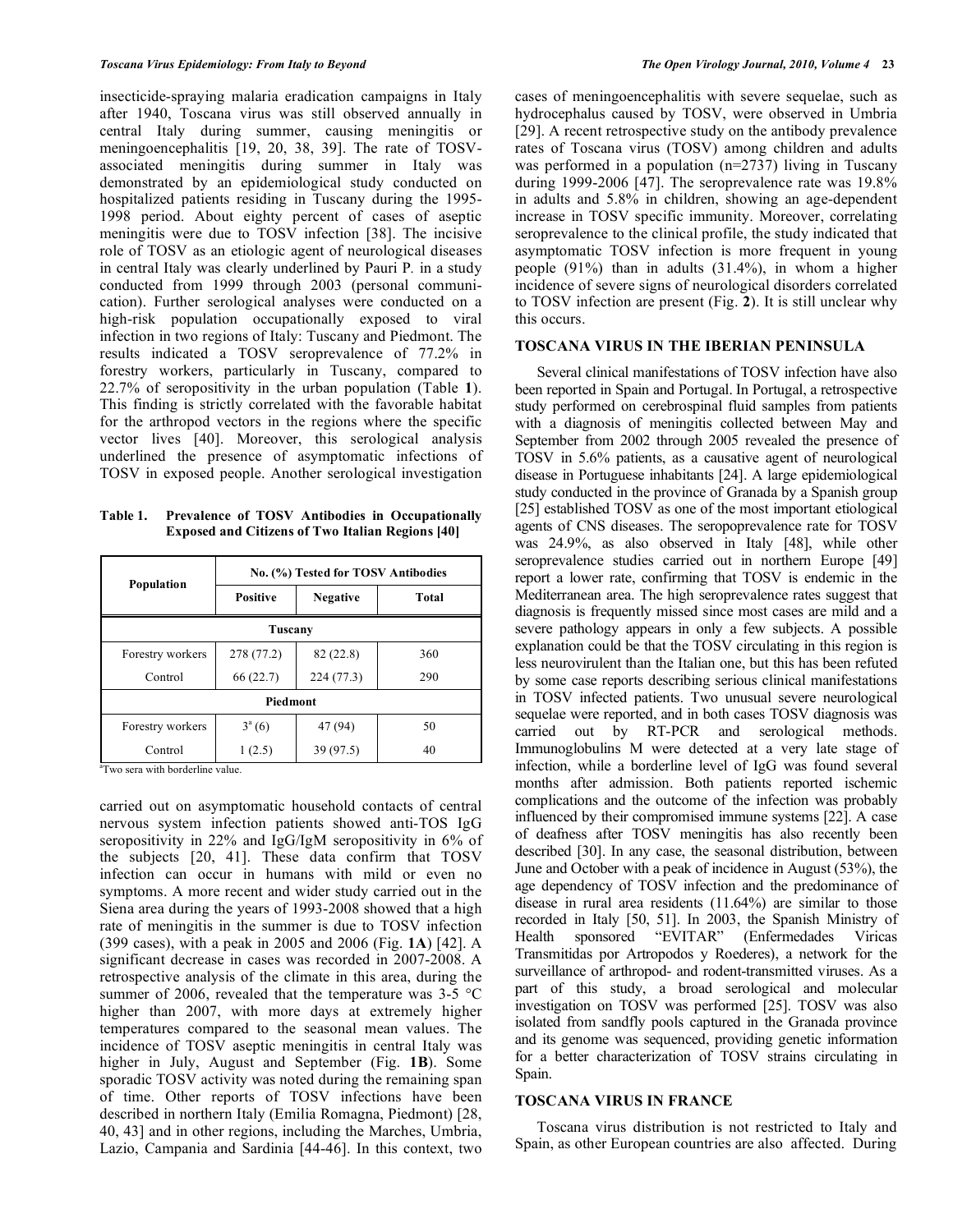

**Fig. (1).** (**A**) Toscana virus meningitis in the Siena area during the years 1993-2008. (**B**) Seasonal distribution of TOSV meningitis in Tuscany.

**Clinical manifestation of TOSV infection**



**Fig. (2).** Clinical manifestation of TOSV infection in seropositive subjects. Asymptomatic infection (white) is more frequent in young people (**A**) than in adults (**B**) [47].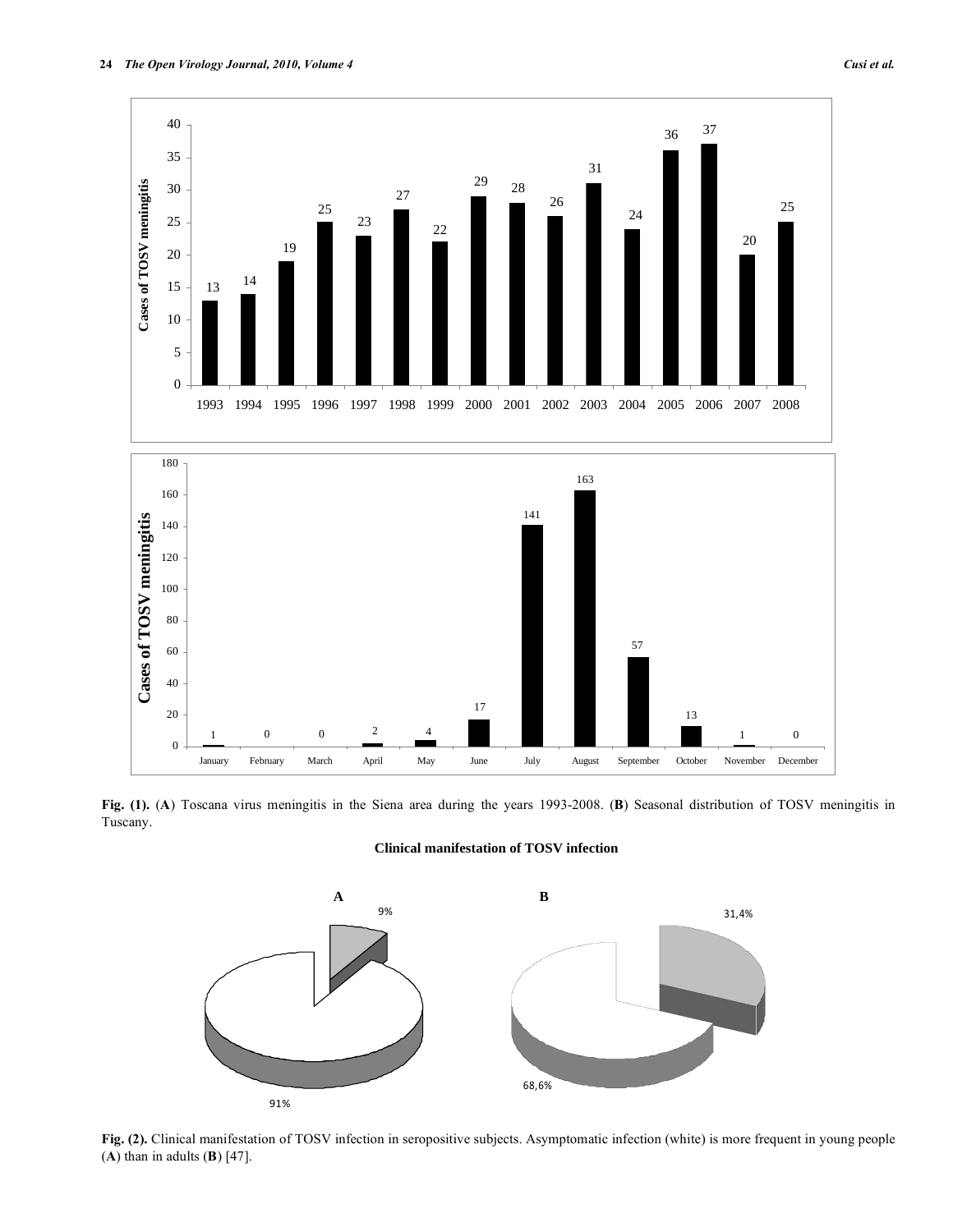a program of surveillance for West Nile virus in southern France, several samples with suspected meningitis were also tested for the presence of TOSV [26] and some resulted positive by molecular and serological techniques. The virus was then isolated on cell cultures from clinical samples and from arthropod vectors, indicating that it was circulating in southern France and could cause neurological disease in some subjects [33]. To date, two native cases of TOSV infections have been reported in the south of France [21]. So far only one case of TOSV infection has been described in a German traveler returning from France [11]. Recently the first imported case of meningoencephalitis due to TOSV in a traveler returning from Italy to France was reported [18]. An interesting study on seroprevalence was conducted in volunteer blood donors in France, showing that 12 % of sera from healthy donors and 18.9% of sera from patients hospitalized for CNS infection were IgG positive for TOSV, confirming that TOSV circulates in southeastern France and that a significant proportion of healthy blood donors have a history of TOSV infection [52]. These data raise concerns about potential implications for blood donors and the risk of transmitting the virus to naïve subjects.

# **TOSV IN THE REST OF EUROPE**

 Other countries in the Mediterranean basin are affected by the presence of sandflies and, consequently, arthropodborne phleboviruses. Some sporadic seroprevalence investigations performed in Greece, Cyprus, Israel, Tunisia, Algeria and even Iran, have shown that the naïve population can be infected by Phleboviruses consisting of many serotypes [27, 53-56]. Most of these studies have recorded the presence of anti SSFV antibodies, but it is likely that a specific antibody response against TOSV could also be found. The presence of sandfly fever virus was also investigated in Bosnia and Herzegovina in a serological study of the local population. The presence of specific anti-TOSV antibodies was revealed in a group of patients during 2006-2008 [16]. Since this region also appears to be affected by the virus, further serological analysis are needed for evaluating the presence of TOSV in this wide area, in order to adopt measures of prevention of the disease. The circulation of endemic viruses has been facilitated through globalization, and TOSV is a good example. In fact, TOSV infections have been reported in people visiting endemic areas (Fig. **3**). The first well described case concerns Swedish soldiers based in Cyprus during 1985: twenty percent showed seroconversion to TOSV with specific IgG without any signs of illness [14]. In light of these data, a retrospective investigation was conducted by Eitrem *et al.* on Swedish tourists that had visited the region for the presence of Toscana virus in Cyprus [57]. All three serotypes of the sandfly fever viruses (Sicilian, Naples and Toscana) were detected in Cyprus, with a higher incidence of Sicilian and Naples strains than Toscana (antibody prevalence rates 32% and 57%, respectively) [23]. Other scientists have focused their attention on this emerging virus in order to diagnose some forms of meningitis, particularly those affecting people who had visited endemic areas in the summer. In fact, several cases of aseptic meningitis in tourists returning from Italy, Spain or France were related to TOSV. Some infections imported into Germany by people returning from a vacation in Tuscany, France, Spain or Portugal have been

reported [11, 12, 49, 58-61]. Another case of imported TOSV infection has been recorded in the Netherlands, where a patient with meningoencephalitis was hospitalized after a vacation in central Italy during the summer [62]. Other imported Toscana virus infections acquired by travelers have been reported during the past few years. In Switzerland, a case of meningitis due to TOSV infection was reported in a tourist who had stayed on the coast of Tuscany (Elba Island) during August [63]. On the basis of these data, Toscana virus meningitis should be included in the differential diagnosis of people with neurological symptoms returning from a holiday in the Mediterranean area.

# **PHYLOGENETIC ANALYSIS AMONG TOSV ISO-LATES**

 A number of TOSV strains have been isolated from clinical samples and *Phlebotomus* spp. and their genomes have been partially or fully sequenced allowing for a phylogenetic analysis among strains circulating in the Mediterranean. A comparison was carried out among the several nucleotide and aminoacid sequences available in GenBank. Few differences were found in a partial sequence of the nucleoprotein gene among strains isolated in Italy, indicating that at least four different genotypes were circulating in the same area [39]. A later and more detailed analysis of a portion of the M fragment encoding the  $G_N$ glycoprotein was performed by Venturi *et al.* on some Italian TOSV isolates. Phylogenetic analysis revealed four different lineages which did not show a close correspondence between viral strains and an area or a year of isolation, or with the host species. Finally, no correlation between phylogenetic clusters and the clinical presentation of the disease could be observed [34]. However, this study did not analyze the  $G<sub>C</sub>$ gene, the most variable viral gene encoding the protein, which is probably involved in recognition and binding to the cell receptor [32]. This analysis revealed a nucleotide variability in the M segment among circulating strains of TOSV, without correlating any variation in the antigenic properties with a more neurovirulent strain. At this aim, different TOSV strains from Spain were compared with isolates from patients and vectors and the Italian reference strain (ISS Phl.3) [25]. Sequencing of the N gene and, partially the L gene, of strains isolated from patients and from vectors showed complete nucleotide and amino acid homology. The differences between TOSV and the Italian strain indicated, however, that at least two lineages of TOSV are circulating. In order to more fully clarify this finding, a phylogenetic analysis of the entire genome of TOSV strains was carried out on isolates from Spain and France by Collao *et al.* [31]. Pairwise comparison among the genomes showed that the S segment is highly conserved, in particular in the N gene, while the NSs coding sequence is more variable. Among the L and M genes, the M shows the highest rate of mutation. This suggests the presence of two geographically distinct TOSV genotypes, A and B. The TOSV A genotype includes all the Italian strains and it is also circulating in France and Portugal; the TOSV B genotype is circulating in Spain, France and Portugal. However, the virus circulation in Portugal must still be well clarified [31]. Geographic differences in genotype distribution may be related to differences in vector distribution.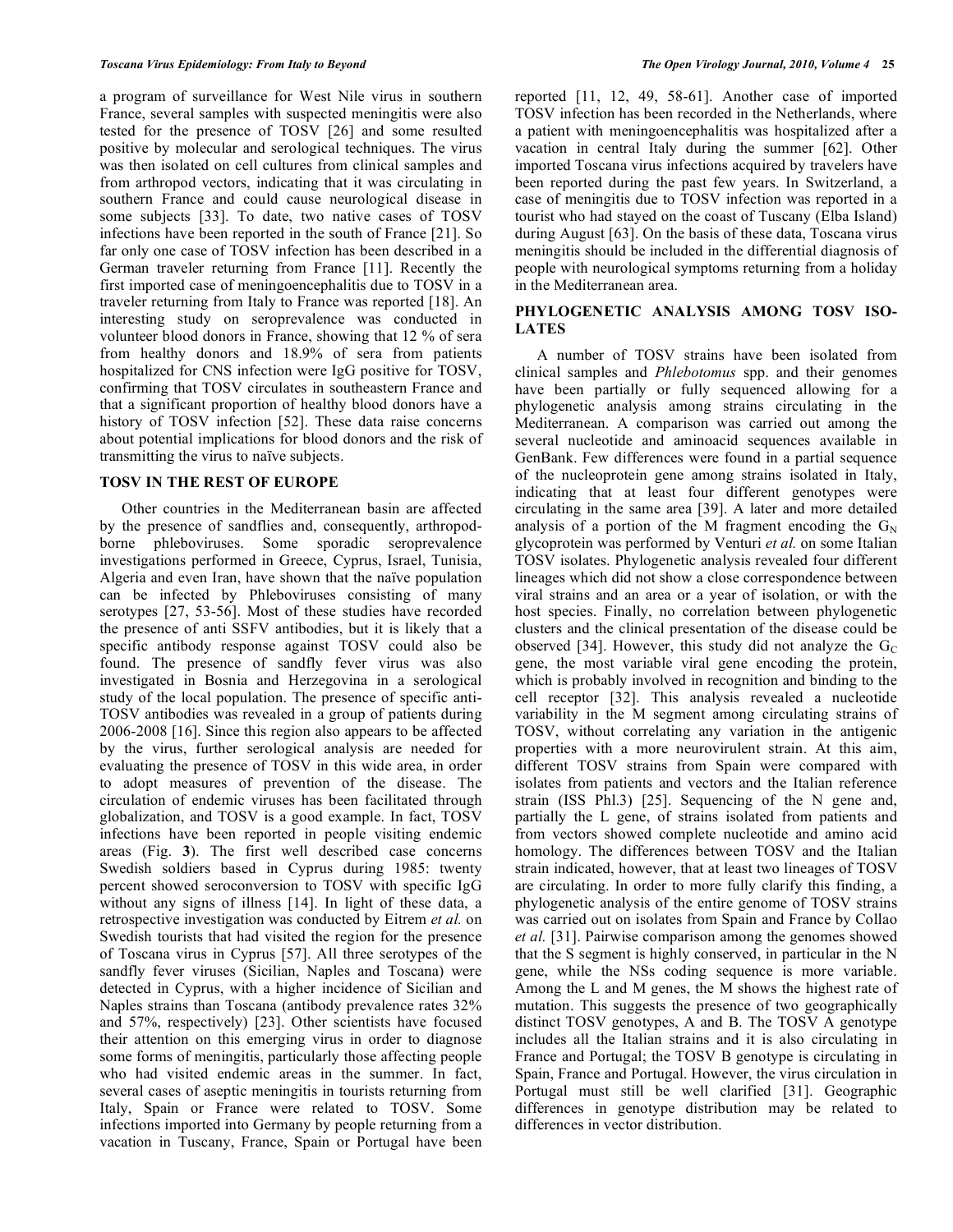

# **Geographical circulation of TOSV in Europe**

**Fig. (3).** Circulation of Toscana virus in Europe and in other countries.  $\blacktriangleright$  native cases of TOSV infection;  $\blacktriangleright$  imported cases of TOSV infection; • TOSV seropositivity in the population.

# **CONCLUSION**

 The study and surveillance of arbovirus infections should be considered worldwide, since they may cause emergent diseases and may represent an important public health problem in the coming years. Globalization and habitat modification have introduced new infective agents in different areas, and global air travel, deforestation, wars and changes in agricultural practices, among other factors, have changed our relationship with flora and fauna. Thus, new diseases have emerged. It is also very important to know how viruses and other pathogens evolve so that we will better be able to treat them. TOSV is an interesting example of an emergent virus transmitted by sandflies. Detailed information of the TOSV reservoir host is needed. Except for the data regarding its isolation from *Pipistrellus kuhlii*, no other information is available at this time. A serological study performed on some animal species in Tuscany revealed that ovines and, in particular, horses can be infected by TOSV, apparently, without symptoms [4]. However, further studies are necessary for identifying the reservoir hosts of this virus that are responsible for maintaining it. Recent cases of more serious and unusual clinical pathologies due to TOSV in humans have been described [21, 22, 28-30], indicating that modification in host or in vector, as well as in viral agents, can represent an important factor responsible for extending the range of well-known arboviruses and the unexpected neurovirulence from a "common" pathogen. There is no treatment for TOSV infection, but supportive therapy is sometimes necessary in patients with neurological disease. Moreover, not only European countries but also others where phlebotomines are diffused should be alert to TOSV as an emergent cause of CNS infections. Only prevention, based on large epidemiological studies and research, and the development of new vaccines may be useful for controlling this viral infection.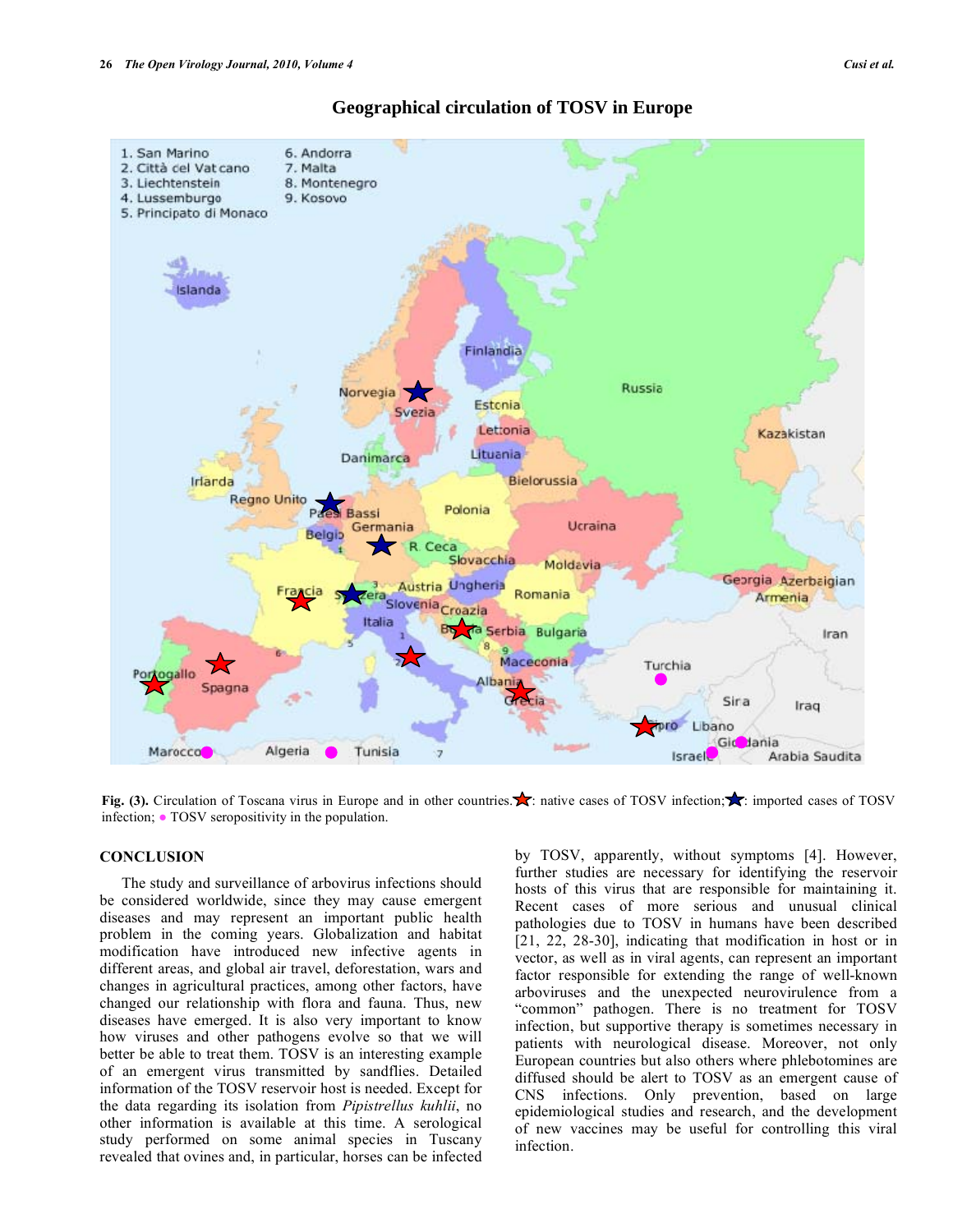#### **REFERENCES**

- [1] Verani P, Ciufolini MG, Nicoletti L, *et al*. Ecological and epidemiological studies of Toscana virus, an arbovirus isolated from Phlebotomus. Ann Ist Super Sanità 1982; 18: 397-9.
- [2] Verani P, Nicoletti L, Ciufolini MG. Antigenic and biological characterization of Toscana virus, a new Phlebotomus fever group virus isolated in Italy. Acta Virol 1984; 28: 39-47.
- [3] Ciufolini MG, Maroli M, Verani P. Growth of two phleboviruses after experimental infection of their suspected sand fly vector, Phlebotomus perniciosus (Diptera: Psychodidae). Am J Trop Med Hyg 1985; 34: 174-9.
- [4] Ciluna MT, Scaramozzino P, Cocumelli C, Cusi MG, Perfetti G, Autorino GL. Preliminary observations on the potential role of some mammalian reservoirs of Toscana virus. International Meeting on Emerging Diseases and Surveillance 2007 February 23- 25, Vienna, Austria, 2005.
- [5] Accardi L, Grò MC, Di Bonito P, *et al*. Toscana virus genomic L segment: molecular cloning, coding strategy and amino acid sequence in comparison with other negative strand RNA viruses. Virus Res 1993; 27: 119-31.
- [6] Di Bonito P, Mochi S, Grò MC, *et al*. Organization of the M genomic segment of Toscana phlebovirus. J Gen Virol 1997; 78: 77-81.
- [7] Grò MC, Di Bonito P, Fortini D, *et al*. Completion of molecular characterization of Toscana phlebovirus genome: nucleotide sequence, coding strategy of M genomic segment and its amino acid sequence comparison to other phleboviruses. Virus Res 1997;  $51 \cdot 81 - 91$
- [8] Giorgi C, Accardi L, Nicoletti L, *et al*. Sequences and coding strategies of the S RNAs of Toscana and Rift Valley fever viruses compared to those of Punta Toro, Sicilian Sandfly fever, and Uukuniemi viruses. Virology 1991; 180: 738-53.
- [9] Calisher CH, Weinberg AN, Muth DJ, *et al*. Toscana virus infection in United States citizen returning from Italy. Lancet 1987; 1: 165-6.
- [10] Charrel RN, Gallian P, Navarro-Mari JM, *et al*. Emergence of Toscana virus in Europe. Emerg Infect Dis 2005; 11: 1657-63.
- [11] Dobler G, Treib J, Haass A, *et al*. Toscana virus infection in German travellers returning from the Mediterranean. Infection 1997; 25: 325.
- [12] Ehrnst A, Peters CJ, Niklasson B, Svedmyr A, Holmgren B. Neurovirulent Toscana virus (a sandfly fever virus) in Swedish man after visit to Portugal. Lancet 1985; 1: 1212-3.
- [13] Eitrem R, Niklasson B, Weiland O. Sandfly fever among Swedish tourists. Scand J Infect Dis 1991; 23: 451-7.
- [14] Eitrem R, Vene S, Niklasson B. Incidence of sand fly fever among Swedish United Nations soldiers on Cyprus during 1985. Am J Trop Med Hyg 1990; 43: 207-11.
- [15] Endris RG, Perkins PV. Transmission of Toscana virus by sandflies in Italy. Lancet 1987; 1: 808-9.
- [16] Hukić M, Salimović-Besić I. Sandfly Pappataci fever in Bosnia and Herzegovina: the new-old disease. Bosn J Basic Med Sci 2009;  $9.39 - 43$
- [17] Sonderegger B, Hachler H, Dobler G, Frei M. Imported aseptic meningitis due to Toscana virus acquired on the island of Elba, Italy, August 2008. Euro Surveill 2009; 14. pii: 19079.
- [18] Epelboin L, Hausfater P, Schuffenecker I, *et al*. Meningoencephalitis due to Toscana virus in a French traveler returning from central Italy. J Travel Med 2008; 15: 361-3.
- [19] Verani P, Nicoletti L, Ciufolini MG, Balducci M. Viruses transmitted by sandflies in Italy. Parassitologia 1991; 33: 513-8.
- [20] Braito A, Ciufolini MG, Pippi L, *et al*. Phlebotomus-transmitted Toscana virus infections of the central nervous system: a sevenyear experience in Tuscany. Scand J Infect Dis 1998; 30: 505–8.
- [21] Hemmersbach-Miller M, Parola P, Charrel RN, Paul Durand J, Brouqui P. Sandfly fever due to Toscana virus: an emerging infection in southern France. Eur J Intern Med 2004; 15: 316-317.
- [22] Sanbonmatsu-Gámez S, Pérez-Ruiz M, Palop-Borrás B, Navarro-Marí JM. Unusual manifestation of Toscana virus infection, Spain. Emerg Infect Dis 2009;15:347-8.
- [23] Eitrem RM. Stylianou, B. Niklasson. High prevalence rates of antibody to three sandfly fever viruses(Sicilian, Naples and Toscana) among Cypriots. Epidemiol Infect 1991; 107: 685–691.
- [24] Santos L, Simões J, Costa R, Martins S, Lecour H. Toscana virus meningitis in Portugal, 2002-2005. Euro Surveill 2007; 12: e3-4.
- [25] Sanbonmatsu-Gámez S, Pérez-Ruiz M, Collao X, *et al*. Toscana virus in Spain. Emerg Infect Dis 2005; 11: 1701-7.
- [26] Peyrefitte CN, Devetakov I, Pastorino B, *et al*. Toscana virus and acute meningitis, France. Emerg Infect Dis 2005; 11: 778-80.
- [27] Papa A, Konstantinou G, Pavlidou V, Antoniadis A. Sandfly fever virus outbreak in Cyprus. Clin Microbiol Infect 2006; 12: 192-4.
- [28] Portolani M, Sabbatini AM, Beretti F, *et al*. Symptomatic infections by Toscana virus in the Modena province in the triennium 1999-2001. New Microbiol 2002; 25: 485-8.
- [29] Baldelli F, Ciufolini MG, Francisci D, *et al*. Unusual presentation of life-threatening Toscana virus meningoencephalitis. Clin Infect Dis 2004; 38: 515-20
- [30] Martínez-García FA, Moreno-Docón A, Segovia-Hernández M, Fernández-Barreiro A. Deafness as a sequela of Toscana virus meningitis. Med Clin (Barc) 2008; 130: 639.
- [31] Collao X, Palacios G, Sanbonmatsu-Gámez S, *et al*. Genetic diversity of Toscana virus. Emerg Infect Dis 2009; 15: 574-7.
- [32] Valentini M, Valassina M, Savellini GG, Cusi MG. Nucleotide variability of Toscana virus M segment in strains isolated from clinical cases. Virus Res 2008; 135: 187-90.
- [33] Charrel RN, Izri A, Temmam S, *et al*. Cocirculation of 2 genotypes of Toscana virus, southeastern France. Emerg Infect Dis 2007; 13: 465-8.
- [34] Venturi G, Ciccozzi M, Montieri S, *et al*. Genetic variability of the M genome segment of clinical and environmental Toscana virus strains. J Gen Virol 2007; 88: 1288-94.
- [35] Verani P, Ciufolini MG, Caciolli S, *et al*. Ecology of viruses isolated from sand flies in Italy and characterized of a new Phlebovirus (Arabia virus). Am J Trop Med Hyg 1988; 38: 433-9.
- [36] Verani P, Nicoletti L, Ciufolini MG. Antigenic and biological characterization of Toscana virus, a new Phlebotomus fever group virus isolated in Italy. Acta Virol 1984a; 28: 39-47.
- [37] Nicoletti L, Verani P, Caciolli S, *et al*. Central nervous system involvement during infection by Phlebovirus toscana of residents in natural foci in central Italy (1977-1988). Am J Trop Med Hyg 1991; 45: 429-34.
- [38] Valassina M, Meacci F, Valensin PE, Cusi MG. Detection of neurotropic viruses circulating in Tuscany: the incisive role of Toscana virus. J Med Virol 2000; 60: 86-90.
- [39] Valassina M, Cuppone AM, Bianchi S, Santini L, Cusi MG. Evidence of Toscana virus variants circulating in Tuscany, Italy, during the summers of 1995 to 1997. J Clin Microbiol 1998; 36: 2103-4.
- [40] Valassina M, Valentini M, Pugliese A, Valensin PE, Cusi MG. Serological survey of toscana virus infections in a high-risk population in Italy. Clin Diagn Lab Immunol 2003; 10: 483-4.
- [41] Braito A, Corbisiero R, Corradini S, *et al*. Evidence of Toscana virus infections without central nervous system involvement: a serological study. Eur J Epidemiol 1997; 13: 761-4.
- [42] Cusi MG. Toscana virus from Italy to beyond. ECCMID; May 16- 19; Helsinki, Finland; 2009.
- [43] Pugliese A, Beltramo T, Torre D. Emerging and re-emerging viral infections in Europe. Cell Biochem Funct 2007; 25: 1-13.
- [44] Francisci D, Papili R, Camanni G *et al*. Evidence of Toscana virus circulation in Umbria: first report. Eur J Epidemiol 2003; 18: 457- 9.
- [45] Di Nicuolo G, Pagliano P, Battisti S, *et al*. Toscana virus central nervous system infections in southern Italy. J Clin Microbiol 2005; 43: 6186-8.
- [46] Venturi G, Madeddu G, Rezza G, *et al*. Detection of Toscana virus central nervous system infections in Sardinia Island, Italy. J Clin Virol 2007; 40: 90-1.
- [47] Terrosi C, Olivieri R, Bianco C, Cellesi C, Cusi MG. Agedependent seroprevalence of Toscana virus in central Italy and correlation with the clinical profile. Clin Vaccine Immunol 2009; 16: 1251-2.
- [48] D'Ovidio MC, Venturi G, Fiorentini C, *et al*. Occupational risk associated with Toscana virus infection in Tuscany, Italy. Occup Med (Lond) 2008; 58: 540-4.
- [49] Schwarz TF, Jäger G, Gilch S, Pauli C. Serosurvey and laboratory diagnosis of imported sandfly fever virus, serotype Toscana, infection in Germany. Epidemiol Infect 1995; 114: 501-10.
- [50] Navarro JM, Fernández-Roldán C, Pérez-Ruiz M, Sanbonmatsu S, de la Rosa M, Sánchez-Seco MP. Meningitis by Toscana virus in Spain: description of 17 cases. Med Clin (Barc) 2004; 122: 420-2.